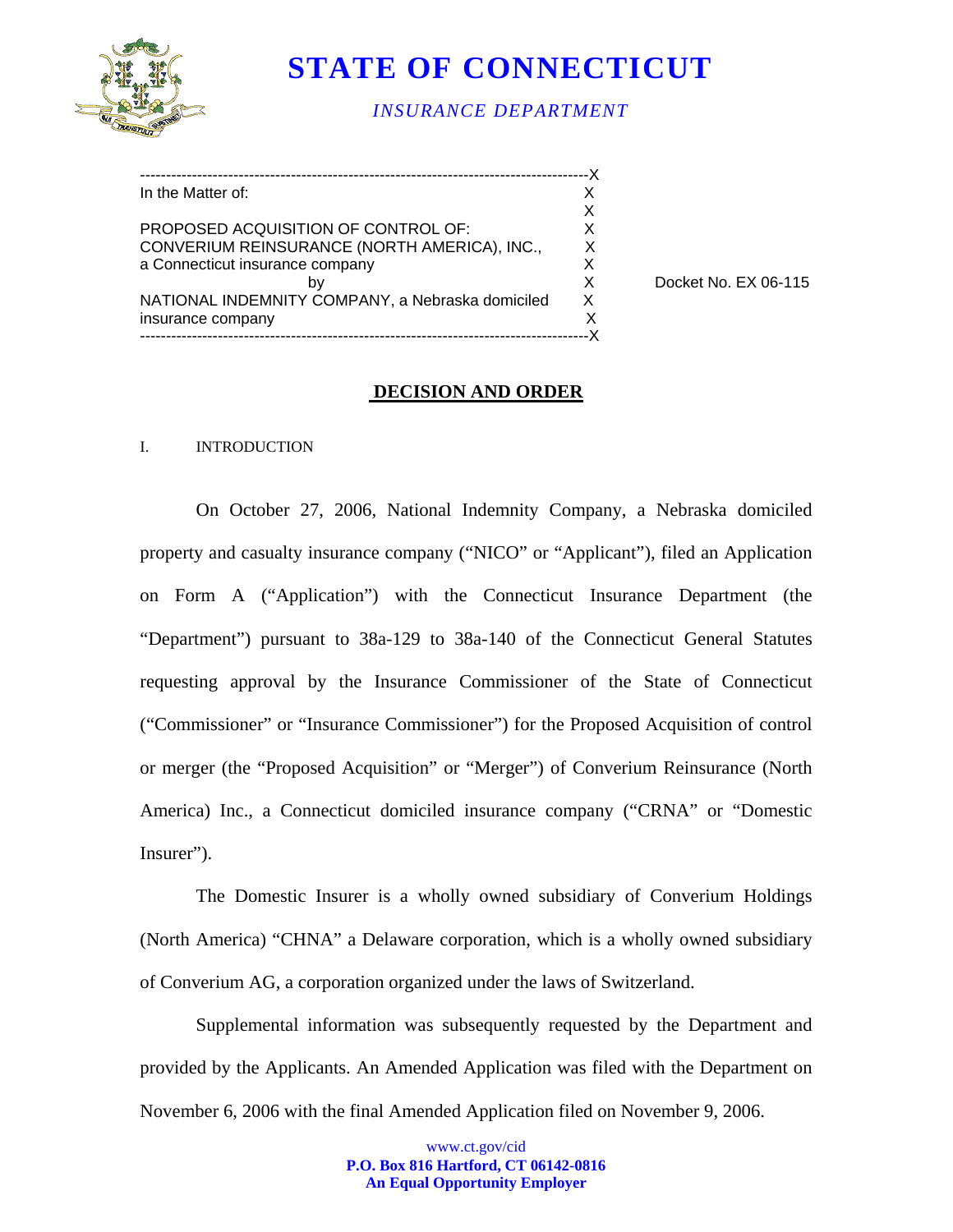The Proposed Acquisition will be effected pursuant to a Stock Purchase Agreement, dated as of October 16, 2006 by and between NICO and Converium AG ("Agreement").

On November 9, 2006, I issued a notice of hearing, in which I ordered that a public hearing concerning the application for approval of the Proposed Acquisition of Control of the Domestic Insurer be held on November 30, 2006. The hearing notice was subsequently published in *The Stamford Advocate*, once a week for two consecutive weeks during the period of November 13, 2006 to November 22, 2006, inclusive. The notice of hearing was also filed by the Department with the Office of the Secretary of State on November 9, 2006 and was published on the Department's Internet website. In accordance with section 38a-8-48 of the Regulations of the Connecticut State Agencies, the following were designated as parties to this proceeding: the Applicants and the Domestic Insurer.

The following individuals participated in and/or testified at the public hearing on behalf of the Applicant and the Domestic Insurer:

Brian G. Snover, Esq., Vice President and General Counsel, NICO represented the Applicants.

Paul Dassenko, President and Chief Executive Officer, CRNA and Corcoran Byrne, Esq., Senior Vice President and General Counsel, CRNA represented the Domestic Insurer.

Ronald Wilson, President, Beneficial Consultants

Kathleen Monnes, Esq., Day, Berry & Howard LLP and Marcia Alazraki, Esq., Manatt, Phelps & Phillips LLP represented the Applicant. Theodore Augustinos, Esq., Edwards Angell Palmer & Dodge LLP represented the Domestic Insurer.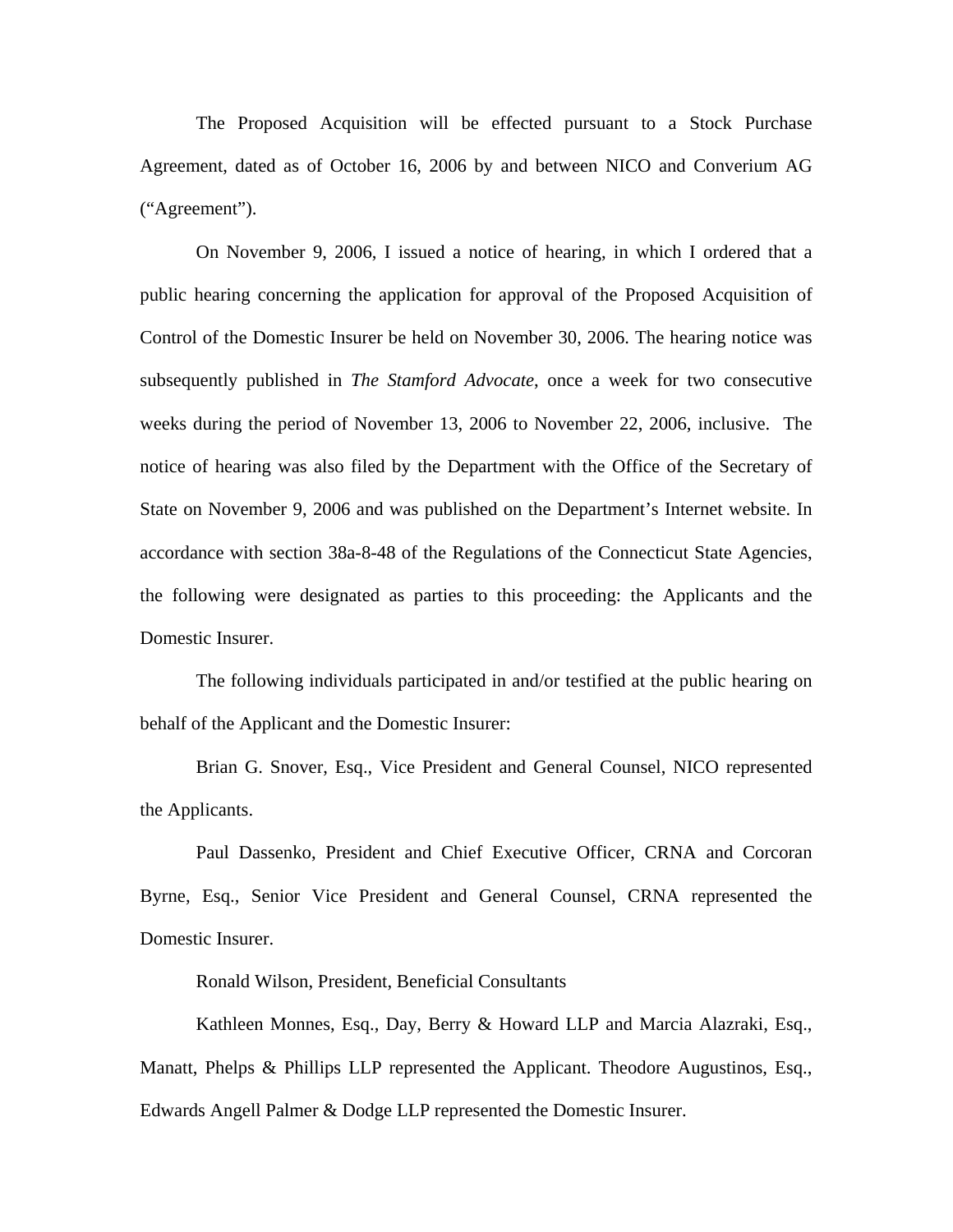The following Department staff participated in the public hearing:

Beth Cook, Esq., Kathy Belfi and Joan Nakano.

Pursuant to the published hearing notice, the public was given an opportunity to speak at the hearing or to submit written comments no later than the close of business on November 24, 2006, by an Order dated November 9, 2006. No public officials or members of the public signed up to speak, spoke at the hearing, or submitted written testimony.

### II. FINDINGS OF FACT

After reviewing the exhibits entered into the record of this proceeding, and based on the written and oral testimony of the witnesses, the undersigned makes the following findings of fact:

- 1. NICO was incorporated in Nebraska in 1940 and is a wholly owned, indirect subsidiary of Berkshire Hathaway Inc., a Delaware corporation ("Berkshire"), whose stock is traded on the New York Stock Exchange. NICO is the largest member of the Berkshire Hathaway Group of Insurance companies. The statutory and executive office of NICO is located at 3024 Harney Street, Omaha, Nebraska 68131.
- 2. NICO is a property and casualty insurance company conducting business on both a direct and reinsurance assumed basis. NICO underwrites special risk and commercial insurance, as well as specialized reinsurance covers for primary insurers and reinsurers. NICO is also the owner of GEICO, one of the largest auto insurers in the United States.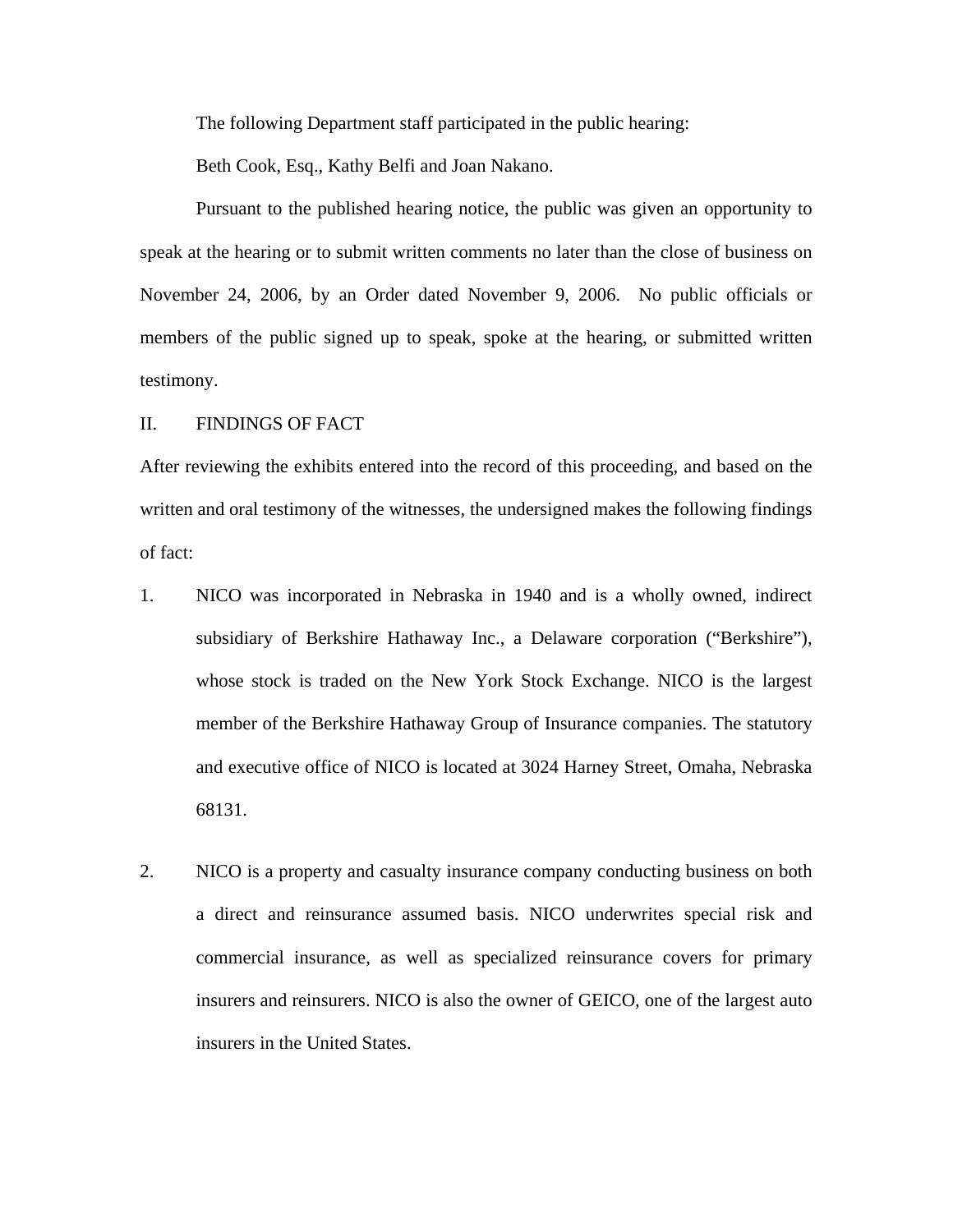- 3. Berkshire is a holding company owning subsidiaries engaged in a number of diverse business activities. In addition to NICO and GEICO, Berkshire owns General Re, one of the four largest reinsurers in the world, and U.S. Investment Corporation, the parent corporation of United States Liability Insurance Company and Mount Vernon Fire Insurance Company, each Pennsylvania domiciled property and casualty insurance companies and U.S. Underwriters Insurance Company, a North Dakota domiciled property and casualty insurance company.
- 4. NICO and the Reinsurance Division of Berkshire have substantial experience in the acquisition and/or reinsurance of discontinued lines of business of insurers and reinsurers in run-off. Examples of this experience are the acquisitions of Republic Insurance Company and Unione Italiana Reinsurance Company of America, Inc., which were acquired in 2000 and, pursuant to the terms and conditions of the pertinent reinsurance contracts, the assumption of the financial and claims administration responsibilities for certain run-off liabilities of the Brandywine Companies and Commercial Union Insurance Company.
- 5. In accordance with the Agreement, the Applicant will purchase one hundred percent of the issued and outstanding shares of the common stock of CHNA. Because CHNA owns all of the outstanding shares of CRNA, the net result will be the acquisition of CRNA by the Applicant.
- 6. The Applicant will acquire control of CRNA for a cash price of \$95 million for all outstanding shares of CHNA plus subject to CHNA's ongoing obligations in connection with 7 1/8% \$200,000,000 Senior Notes due 2023.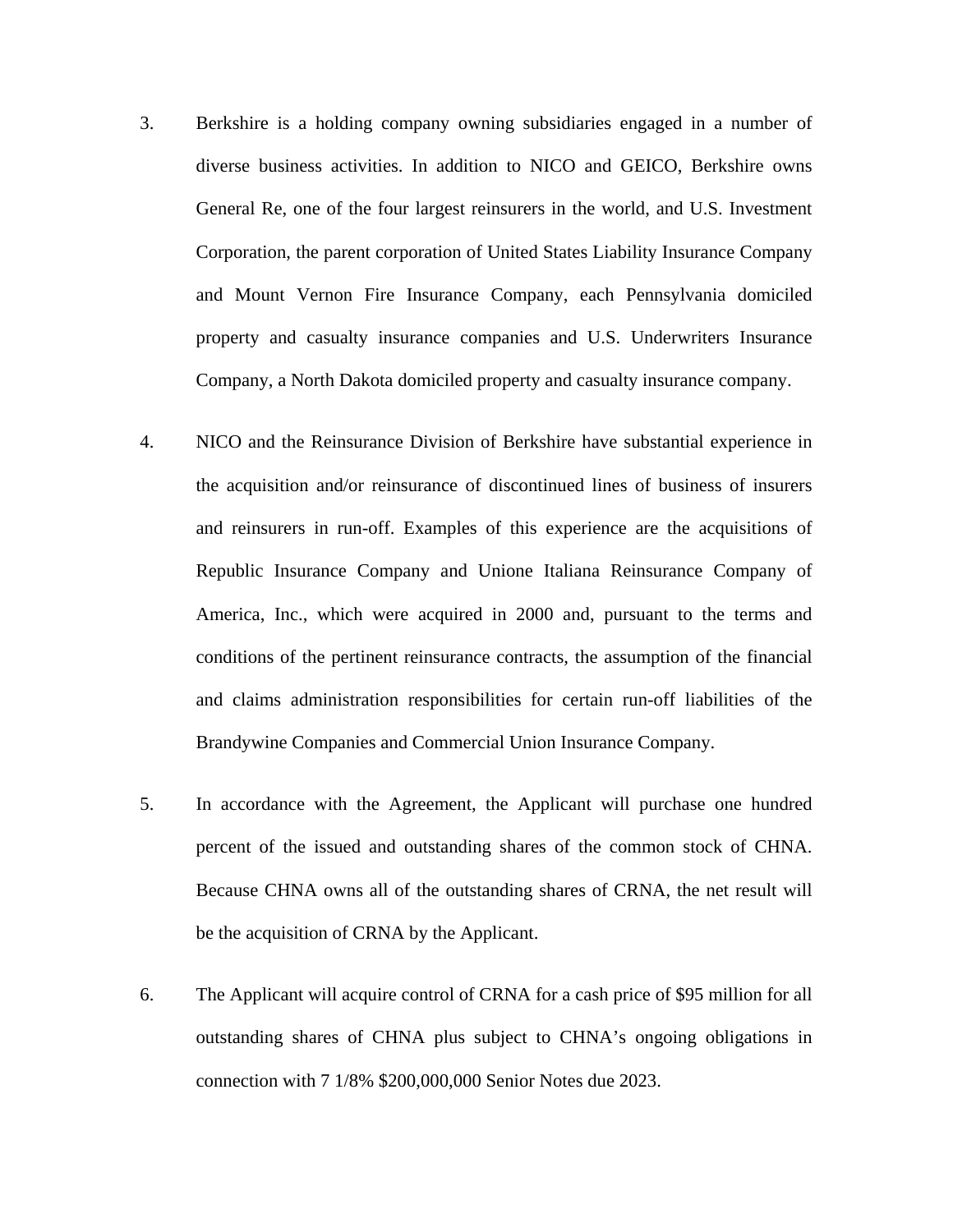- 7. The applicant has not guaranteed, nor has it offered to guarantee, CHNA's performance in respect to the indebtedness.
- 8. The consideration will be provided from available funds.
- 9. The nature and amount of the consideration to be paid in connection with the proposed Merger was determined by arm's length negotiation between the respective representatives of the Applicant and Converium AG.
- 10. Following the Merger, CHNA will become a direct wholly owned subsidiary of NICO. CRNA will remain as a direct wholly owned subsidiary of CHNA.
- 11. Following the Merger, it is expected both CHNA and CRNA will undergo a name change, although the new name has yet to be determined.
- 12. After the Merger, the following will be members of the board of directors of CRNA:

Paul Dassenko Corcoran Byrne Mary Rauscher Forrest N. Krutter John D. Arendt J. Michael Gottschalk Brian G. Snover

13. After the Merger, the following will be officers of CRNA: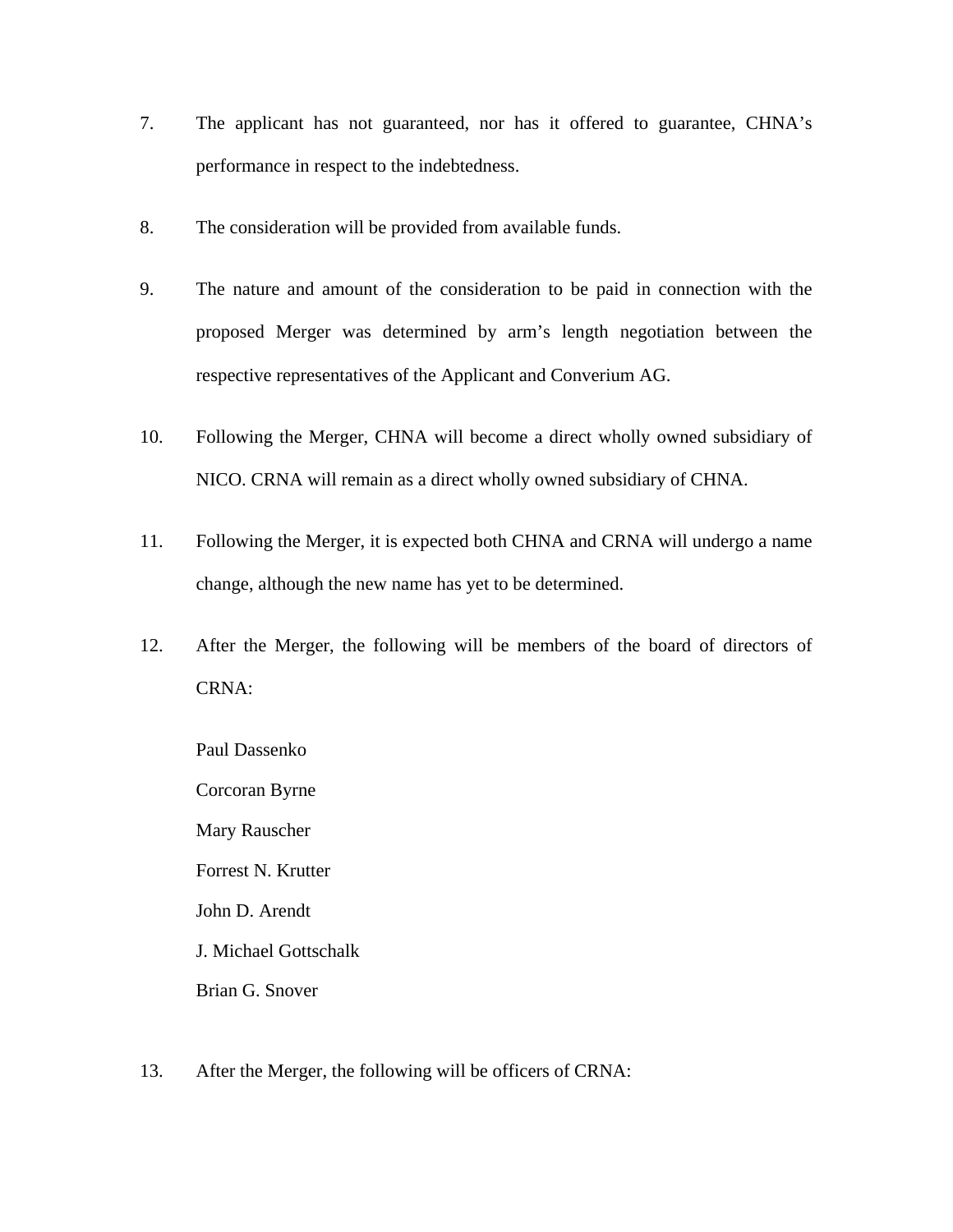Paul Dassenko, President and CEO Corcoran Byrne, SVP and General Counsel Barbara Contreras, SVP and CFO Mary Rauscher, SVP and Chief Administrative Officer Joanne Spalla, SVP and Senior Reserving Officer Raymond Dowling, SVP and Chief Reinsurance Officer Jeff Jarman, SVP and Senior Claims Officer Mark Millard, Assistant Secretary

- 14. The biographical affidavits of the new members of the boards of directors and officers of CRNA which include each individual's educational background, professional credentials, and employment history, are included in the record and the files of the Insurance Department.
- 15. Since August 31, 2004, CRNA has been in run-off. It is anticipated that after the Merger, the orderly run-off of CRNA's liabilities will be continued consistent with its contractual obligations.
- 16. Following the Merger, the Applicant does not intend any material changes in the operation, corporate structure or management of CRNA.
- 17. There are no current plans or projections for CRNA to underwrite any new business.
- 18. CRNA has 73 employees and it is anticipated that substantially all of the current employees will remain following the Merger.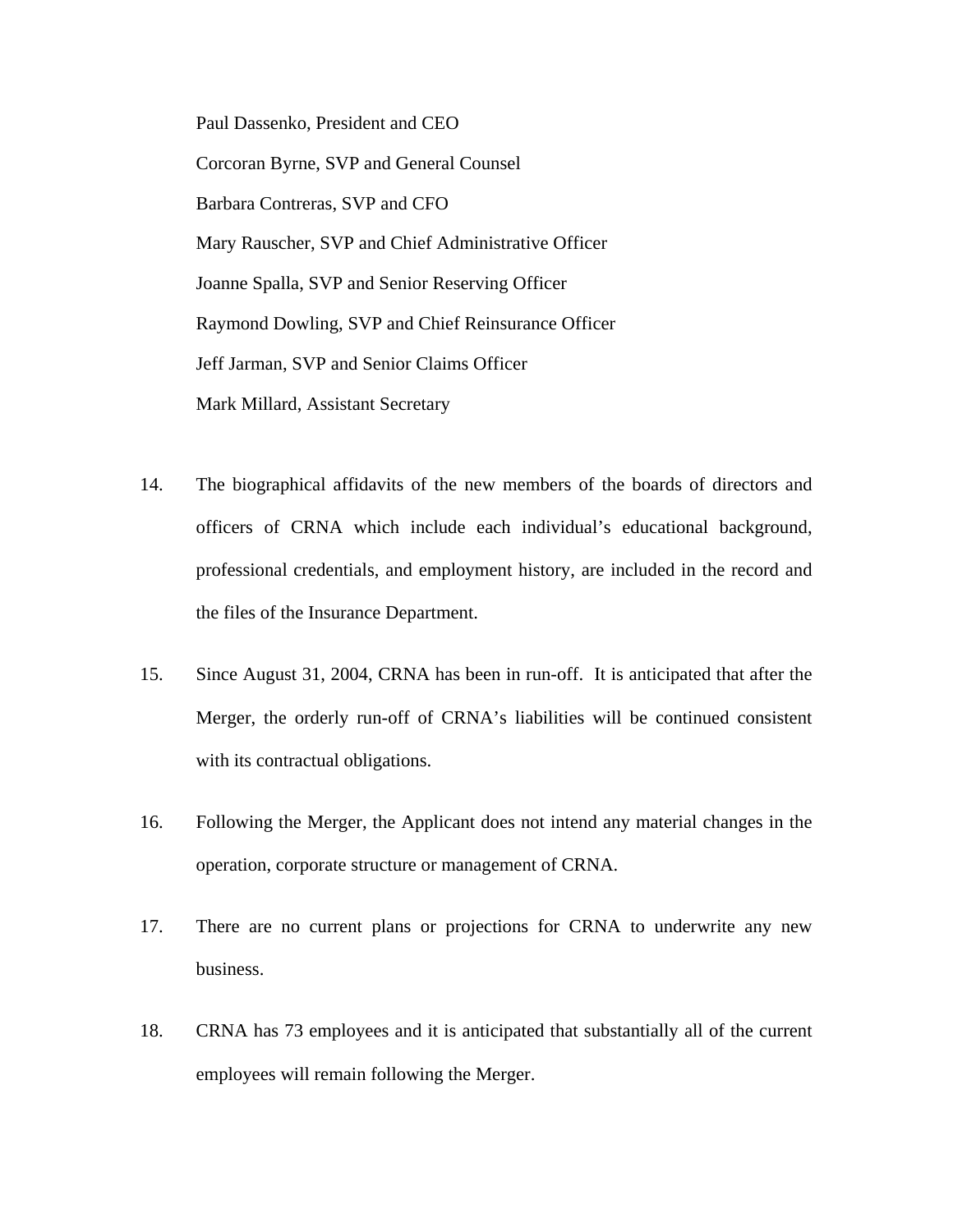- 19. Following the Merger, it is expected that CRNA will continue to operate from its current office location at One Canterbury Green, Stamford, CT 06901.
- 20. Books and records will be maintained in Connecticut.
- 21. During the 12 calendar months preceding the filing of the application, neither the Applicants, nor any person controlling, controlled by or under common control with, the Applicants nor any of the executive officers or directors of the Applicants has effected transactions in any voting securities of CHNA or CRNA.
- 22. Neither the Applicants, nor its affiliates, nor any person listed as a director or executive officer of the Applicants, nor anyone based upon interviews or at the suggestion of such acquiring party made any recommendations to purchase any voting securities of CHNA or CRNA during the 12 calendar months preceding the filing of the Application.
- 23. There are no contracts, arrangements, understandings or agreements with brokerdealers as to the solicitation to any voting security of CHNA or CRNA in which the Applicants, any affiliates of the Applicants, or any person listed as a director or executive officer of the Applicants is involved.
- 24. Berkshire filed on October 31, 2006 the Notification and Request Form for Certain Mergers and Acquisitions as required by the Hart-Scott-Rodino Anti-Trust Improvements Act of 1976 with the Federal Trade Commission ("FTC") and the Department of Justice ("DOJ"). Effective December 4, 2006 at 11:59 p.m., the 30-day waiting period expired. There is no written communication from or to the FTC or DOJ relating to this expiration nor is any expected.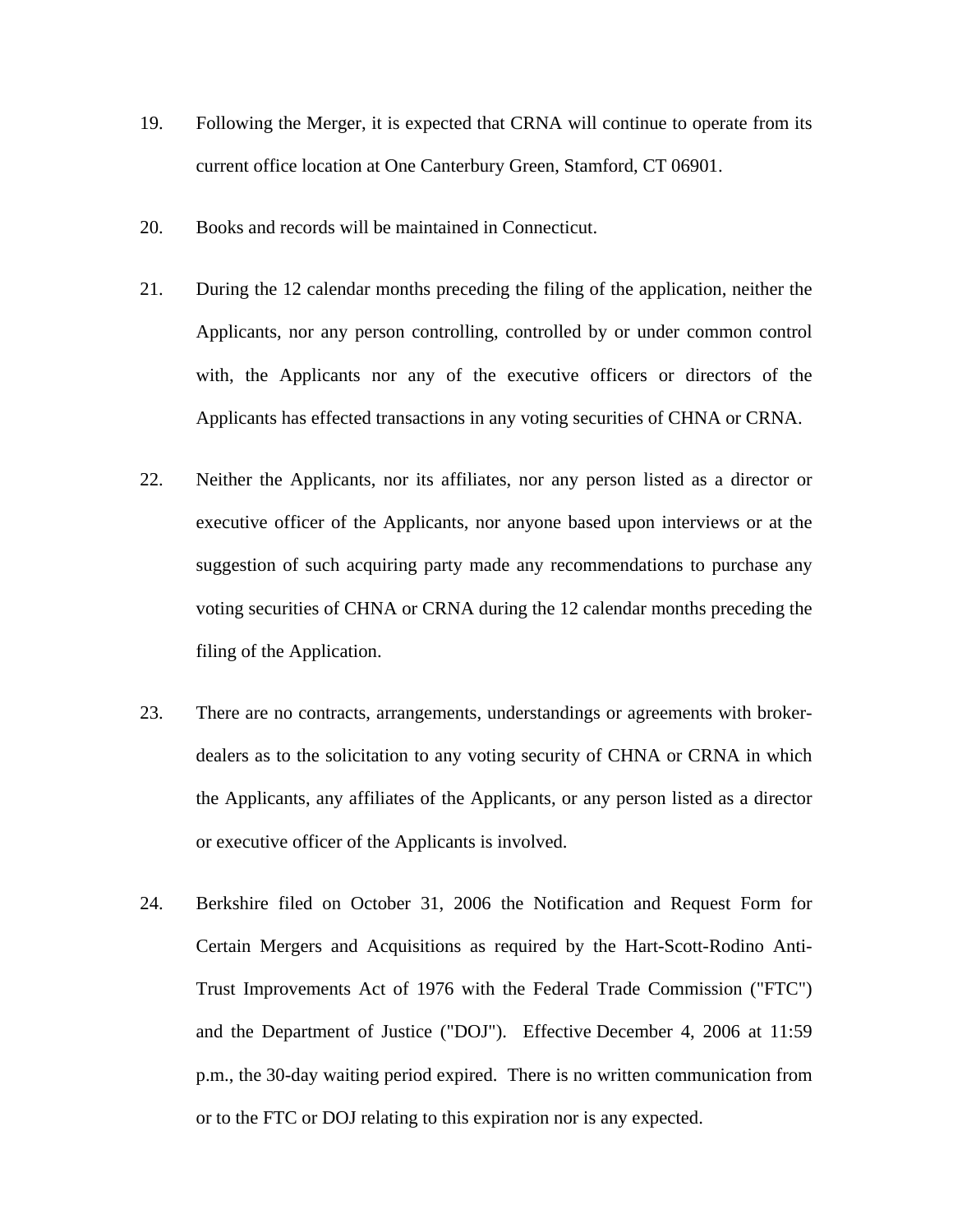## III. DISCUSSION

Section 38a-132(b) of the Connecticut General Statutes specifically requires the approval of the proposed acquisition of control of the Domestic Insurer unless it is determined that:

- (A) After the change of control, the Domestic Insurer would not be able to satisfy the requirements for the issuance of licenses to write the lines of business for which they are presently licensed;
- (B) The effect of the merger or other acquisition of control would be to substantially lessen competition of insurance in this state or tend to create a monopoly in Connecticut;
- (C) The financial condition of the acquiring party is such as might jeopardize the financial stability of the Domestic Insurer or prejudice the interests of its policyholders;
- (D) The plans or proposals which the acquiring party has to liquidate the Domestic Insurer, sell its assets or consolidate or merge it with any person, or make any other material change in its business or corporate structure or management, are unfair and unreasonable to policyholders of the Domestic Insurer and not in the public interest;
- (E) The competence, experience and integrity of those persons who would control the operations of the Domestic Insurer are such that it would not be in the interest of the policyholders of the Domestic Insurers and of the public to permit the merger or other acquisition of control; or
- (F) The acquisition of control of the Domestic Insurer is likely to be hazardous or prejudicial to those buying insurance.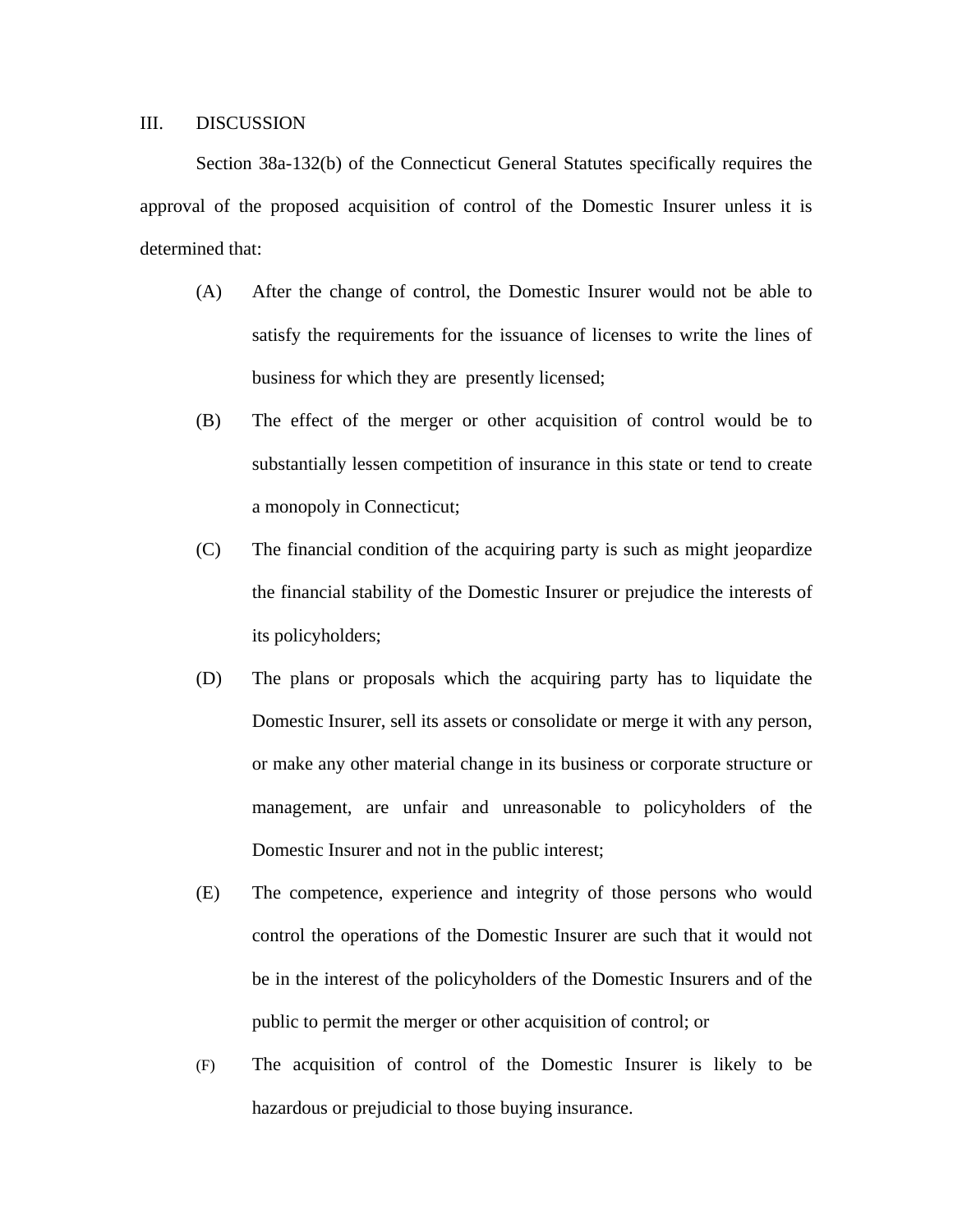**A. The ability of the Domestic Insurers to satisfy the requirements for the issuance of licenses to write the line or lines of business for which they are presently licensed following the proposed acquisition of control.**

The Domestic Insurer is a domestic insurance company currently licensed pursuant to section 38a-41 of the Connecticut General Statutes. Section 38a-72 of the Connecticut General Statutes requires that a domestic stock property and casualty reinsurance company must have a minimum of \$2,000,000 in capital and \$2,000,000 in paid-in surplus in the aggregate. The Domestic Insurer currently satisfies the requirements for the issuance of a license to write the lines of business for which it is licensed.

As noted in the findings of fact, following consummation of the Merger, the Applicant has no plans or proposals to liquidate the Domestic Insurer, to sell its assets, merge, or consolidate the Domestic Insurer with any other person or entity. There are no plans for the Domestic Insurer to enter into any material contract, agreement, arrangement or transaction of any kind with any person or entity. In addition to the criteria set forth in section 38a-72 of the Connecticut General Statutes, the Department considers the location of the company's books, records and assets, and the management of the company when evaluating an insurer's ability to operate pursuant to 38a-41 of the Connecticut General Statutes. The Domestic Insurer will continue to operate at its Connecticut location where the books and records will be maintained.

The Applicant also submitted evidence that the information contained in the biographical affidavits for the directors and officers of Applicant proposed for the Domestic Insurer attest to the competence, experience and integrity of the individuals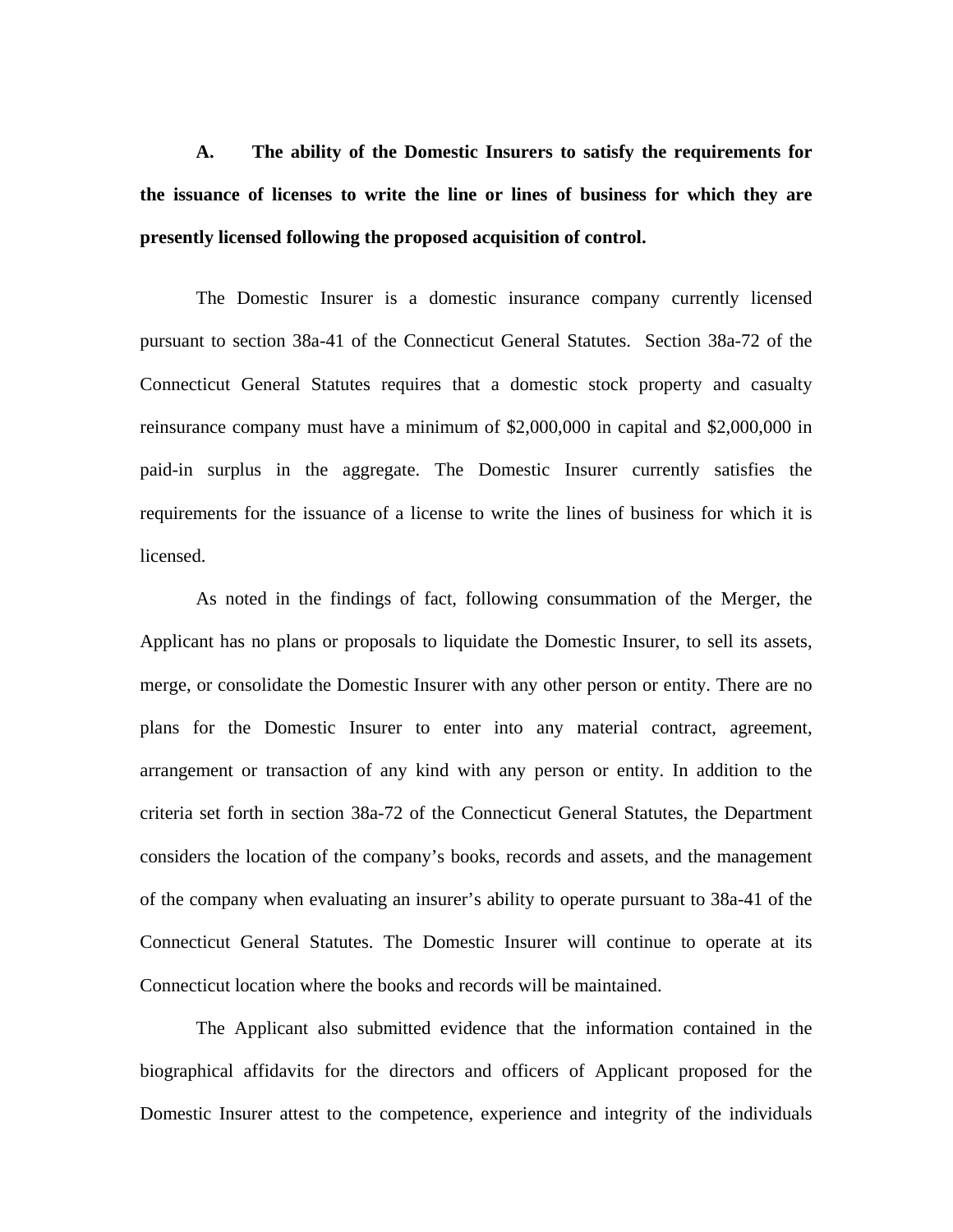who will be responsible for the governance and operation of the Domestic Insurer, and should insure the safe and expert operation of the Domestic Insurer following the Proposed Acquisition.

Accordingly, it is the conclusion of the Insurance Department that the evidence contained in the record supports a finding that the Applicant will be able to satisfy the requirements for the issuance of the necessary license of an insurer for which it is presently licensed following the proposed acquisition of control of the Domestic Insurer.

# **B. Whether the effect of the Proposed Acquisition would be to substantially lessen competition of insurance in this state or tend to create a monopoly herein.**

CRNA does not currently transact direct insurance business in Connecticut. On October 31, 2006, Applicants filed an application with the Federal Trade Commission ("FTC") and the Antitrust Division of the Department of Justice ("DOJ"), as required by the Hart-Scott-Rodino Antitrust Improvement Act ("Act"), 15 U.S.C. §18. Under the Act and implementing regulations, 16 C.F. R. Part 801 et seq., proposed acquisitions of stock or assets having a market value in excess of \$15 million by a company having annual net sales or total assets of \$100 million or more must, with certain exceptions, be reported to the DOJ and the FTC. Accordingly, the proposed acquisition of Domestic Insurers by the Applicants may not be consummated unless the waiting periods prescribed by the Act have either been shortened by the enforcement agencies or expired without government action. Early termination of the 30-day waiting period was granted by the Federal Trade Commission on November 17, 2006. Therefore, an inference is drawn that there was no finding that the proposed acquisition by Applicants of Insurer would substantially lessen competition or create a monopoly.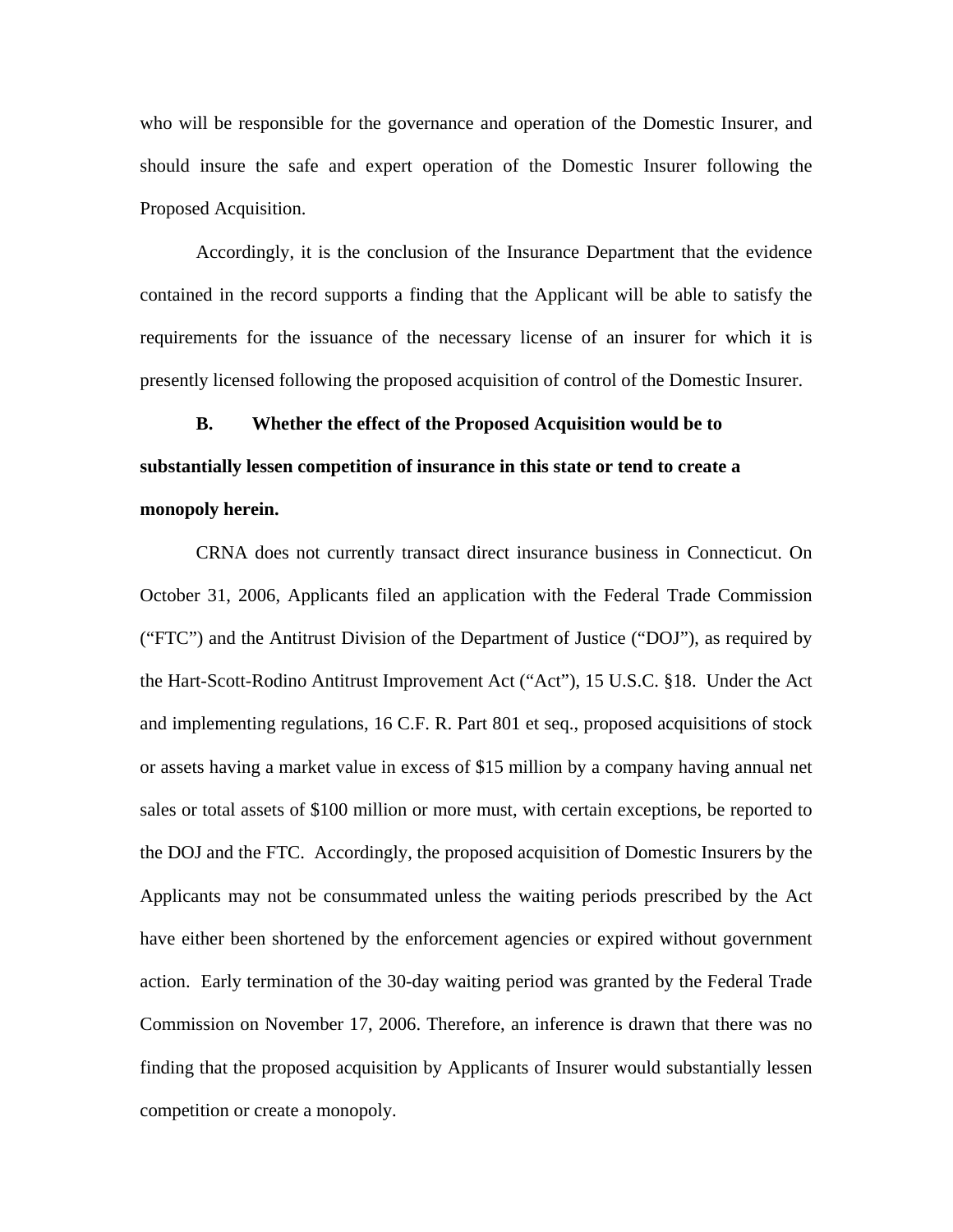**C. Whether the financial condition of the Applicant is such as might jeopardize the financial stability of the Domestic Insurer or prejudice the interests of their policyholders.**

 Based on the written testimony and the evidence contained in the record, there is no evidence that would indicate the financial condition of the Applicant might jeopardize the financial condition of the Domestic Insurer, or prejudice the interest of the policyholders.

**D. Whether the plans or proposals which the Applicant has to liquidate the Domestic Insurer, sell their assets or consolidate or merge them with any person, or to make any other material change in their business or corporate structure or management, are unfair and unreasonable to policyholders of the Domestic Insurer and not in the public interest.**

The record reveals that the Applicant has no current plans or proposals to liquidate the Domestic Insurers, to sell their assets, or consolidate or merge them with any other entity.

Accordingly, the record supports the conclusion that there are no plans or proposals for the Domestic Insurer that are unfair and unreasonable to policyholders of the Domestic Insurer or not in the public interest.

**E. Whether the competence, experience and integrity of those persons who would control the operation of the Domestic Insurer are such that it would not be in the interest of the policyholders of the Domestic Insurer and of the public to permit the Proposed Acquisition or other acquisition of control.**

The record includes the biographical affidavits of those individuals who will serve as members of the board and as officers of the Applicants and the Domestic Insurer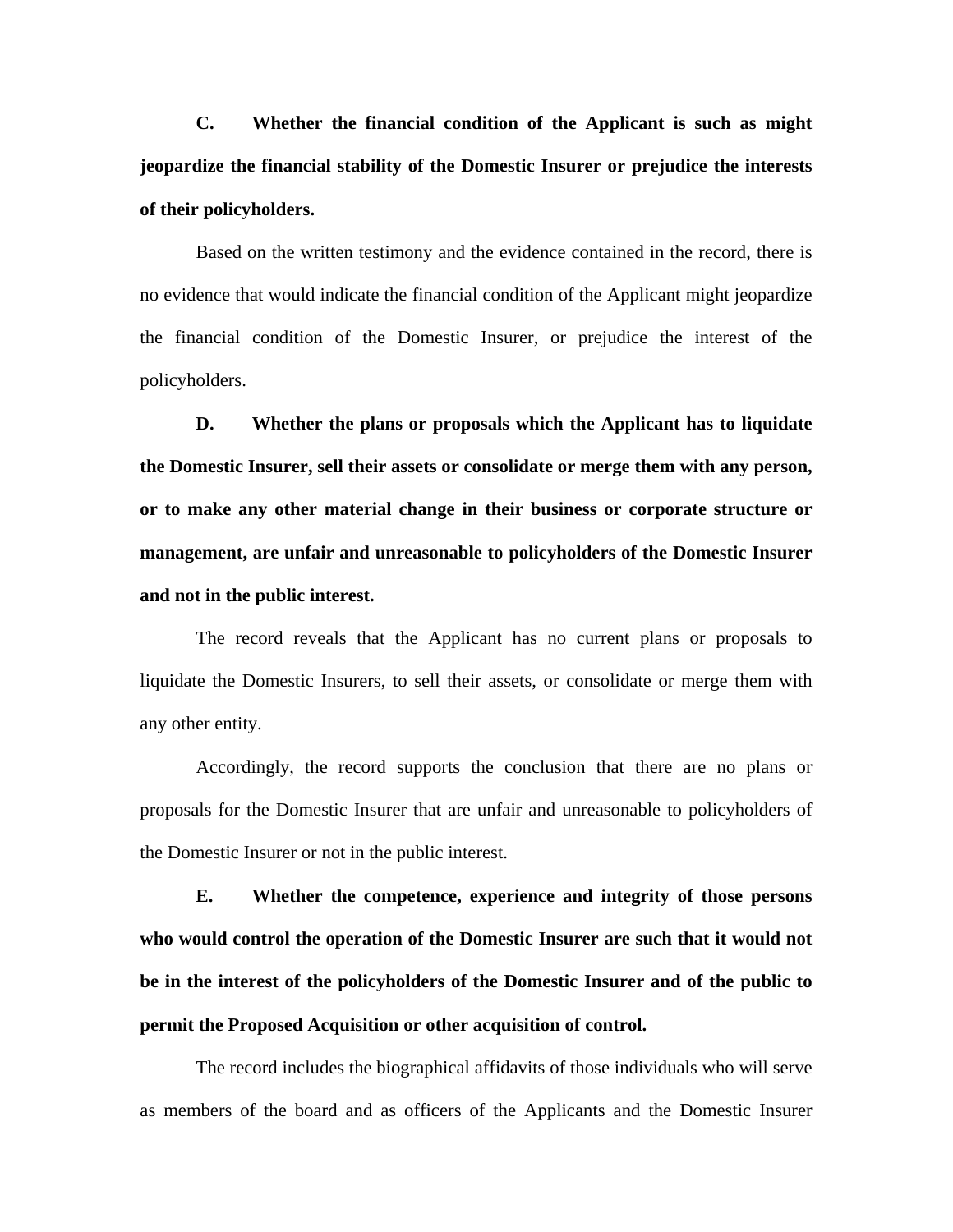following the change of control. The biographical affidavits disclose each individual's educational background, professional credentials and their employment history. In addition, the Applicant has represented, and the biographical affidavits confirm, that during the last ten years none of the proposed directors or officers of the Applicants and Domestic Insurer have been convicted in a criminal proceeding (excluding minor traffic violations) or have been convicted or otherwise penalized for violating any federal or state law regulating the business of insurance securities or banking, (or in the case of an alien person, such equivalent provision as applicable). During the last ten years, none of the proposed directors or officers of the Applicants have been the subject of any proceeding under the Federal Bankruptcy Code, (or in the case of an alien person, such equivalent provision as applicable) or have been affiliated with a business or organization which has been subject to such proceeding.

Furthermore, no proposed director or officer of the Applicants or Domestic Insurer has had a revocation, suspension or disciplinary sanction imposed against him or her by a governmental agency. None of the filed biographical affidavits contain any information that reflects negatively on the integrity of these individuals. The competence, experience, and integrity of those persons who would control the operations of the Domestic Insurer after the Proposed Acquisition is such that it would be in the interest of policyholders of the Domestic Insurer, and in the public interest to permit the Proposed Acquisition.

# **F. Whether the acquisition is likely to be hazardous or prejudicial to those buying insurance.**

Based on the financial strength of the Applicant, the affirmation that the current plans of the Applicant for the Domestic Insurer will provide a strong and stable financial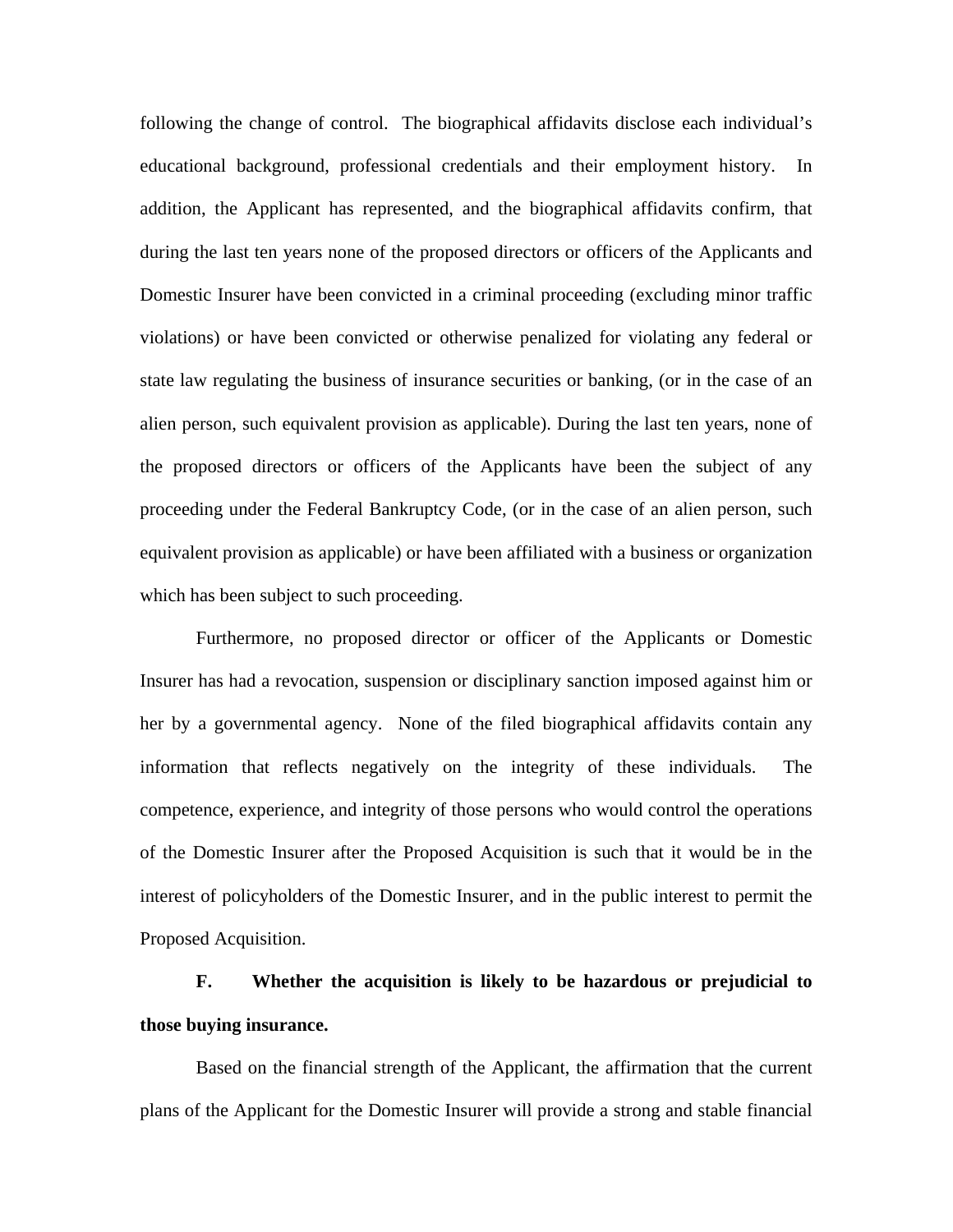environment for the Domestic Insurer, it is hereby concluded that the proposed acquisition of control of the Domestic Insurer is not likely to be hazardous to those buying insurance.

Accordingly, assuming compliance with all of Connecticut's insurance statutes and regulations, it is reasonable to conclude that the proposed acquisition of control of the Domestic Insurer is not likely to be hazardous to those buying insurance.

#### IV. RECOMMENDATION

Accordingly, based on the foregoing findings of fact and discussion, the written testimony and exhibits submitted, the record of the November 30, 2006 public hearing, and the recommendation of the Insurance Department staff, I conclude that the Applicants have satisfied the statutory criteria as provided in section 38a-132(b) of the Connecticut General Statutes. Accordingly, I find that pursuant to the relevant section 38a-132(b) of the Connecticut General Statutes that after the proposed acquisition of control (a) the Domestic Insurers will be able to meet the requirements for licensing in this state; (b) the effect of the acquisition of control will not be to substantially lessen competition in this state or tend to create a monopoly therein; (c) the financial condition of the Applicants is not such as might jeopardize the financial stability of the Domestic Insurer, or prejudice the interest of their policyholders; (d) the plans or proposals for the Domestic Insurer are not unfair and unreasonable to their policyholders, and are in the public interest; (e) the competence, experience and integrity of the management of the Applicants is such that it would be in the interest of policyholders of the Domestic Insurer, and of the public to permit the proposed acquisition of control; and (f) the acquisition of control of the Domestic Insurer is not likely to be hazardous or prejudicial to those buying insurance.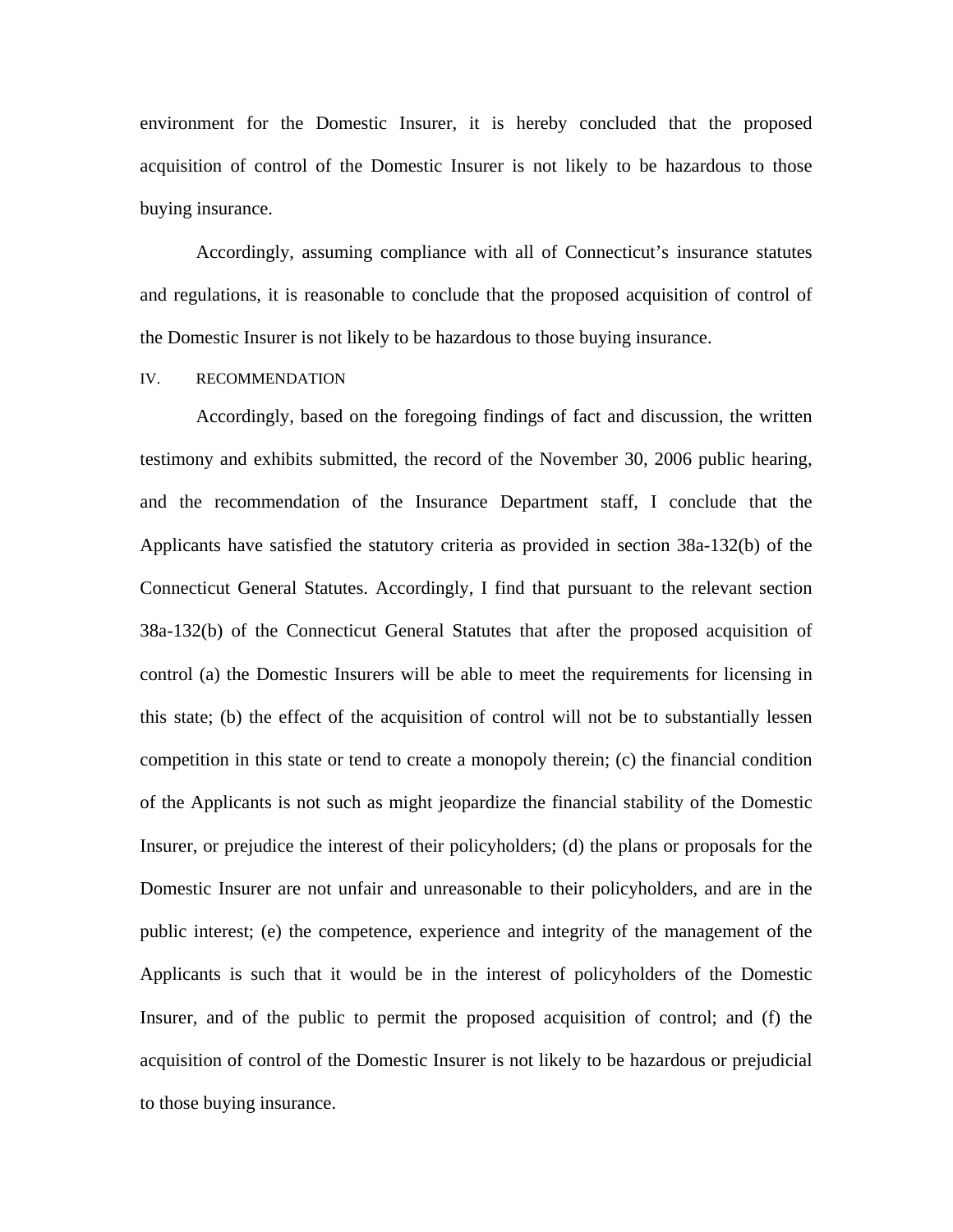Accordingly, I order the following:

- 1. The Form A Application of the Applicants in which they seek approval to acquire control of the Domestic Insurer is hereby approved.
- 2. The Applicants shall provide the Insurance Department with written confirmation of the consummation of the acquisition of control by the end of the month the acquisition of control takes place.
- 3. Within fifteen (15) days following the end of the month in which the proposed acquisition is consummated, the Domestic Insurer shall file an amended Insurance Holding Company System Annual Registration Statement pursuant to section 38a-138-10 of the Regulations of Connecticut State Agencies.
- 4. For a period of two (2) years, the Domestic Insurer shall file semiannually with the Insurance Department, commencing six months from consummation of the transaction, a report under oath of its business operations in Connecticut, including but not limited to, the status of the integration with the Applicants, changes to the business of the Domestic Insurer; employment levels; changes in officers of CRNA; any changes in the statutory location in Connecticut; and, notice of any statutory compliance or regulatory actions taken by other state regulatory authorities against the Applicant and CRNA.
- 5. The Applicants shall provide the Department with the names and titles of those individuals who will be responsible for filing transactions for prior approval pursuant to Conn. Gen. Stats. 38a-135 and 38a-136.
- 6. If the proposed transaction is not consummated within three (3) months of the date of this Order and the Applicants intend to consummate the proposed transaction, the Applicants shall submit to the Commissioner a statement, which